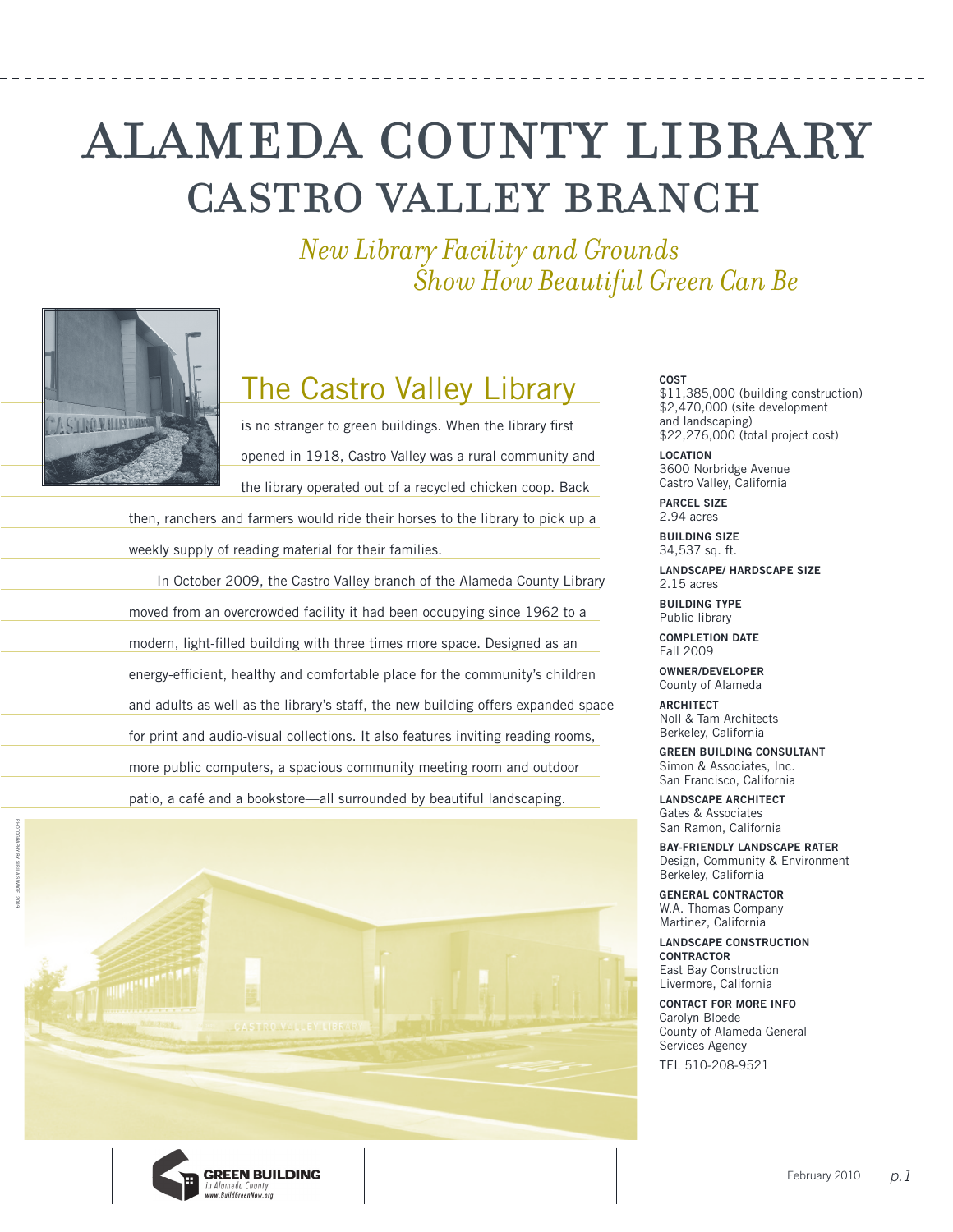The library serves the growing population of Castro Valley, an unincorporated area of Alameda County. Situated in a redevelopment zone that includes a mix of homes, businesses and civic buildings, the new library is adjacent to a section of the Castro Valley Creek that has been unearthed and restored.

"The new building is likely to become a real hub for the community," said Michael Cadrecha, an architect with the Alameda County General Services Agency, which managed the library's design and construction. And with a BART station only two blocks away, getting to the library will be a lot easier than in its early days.

The building was designed to meet the Silver level of the LEED green building rating system. It is also expected to be designated a Bay-Friendly Rated Landscape, having earned 86 points on the Bay-Friendly Landscape Scorecard, well above the required minimum of 60 points. StopWaste.Org provided a \$75,000 grant to help fund green building and Bay-Friendly Landscape design and construction costs.

### Green Building Features

Photography by Sibila savage, 2009



### **Energy & Climate Change**

**Daylighting Design.** The library was designed to make the most of natural daylight. The daylighting design provides high quality illumination for reading, creates a comfortable, pleasant ambiance, and reduces the use of energy for electric lighting. Photosensors control the electric lights, turning them on or off in response to daylight levels. A row of windows placed high on the building's north side (an architectural feature known as a clerestory) provides abundant natural light.

### **GREEN** at a **GLANCE**

### **Sustainable Sites**

- Transit-friendly location two blocks from BART train station
- Bicycle racks and employee shower facilities installed
- Preferred parking designated for carpools, vanpools and fuel-efficient vehicles
- Number of parking spaces reduced to minimum allowed by code
- Pedestrian access promoted with connection to Castro Valley Creek path
- Full cut-off design on 95% of exterior light fixtures reduces light pollution

#### **Water Efficiency**

• Low-flow faucets, dual-flush toilets and waterless urinals reduce indoor water use by more than 40%

#### **Energy & Climate Change**

- Exceeds California's building energy efficiency code (Title 24–2005) by nearly 25%
- Underfloor air distribution reduces energy use
- Building designed for good daylighting
- Exterior and interior shading devices reduce solar gain and glare
- Low-e windows have high visible light transmittance and high SHGC
- Energy-efficient electric light sources and high quality fixtures selected
- Photosensors reduce electric lighting use in response to daylight levels
- Enhanced commissioning conducted

#### **Materials & Resources**

- 75% of construction and demolition debris reused or recycled
- Recycled-content materials include steel framing, gypsum board, ceiling tiles, carpeting tiles, and flyash in concrete
- Forest Stewardship Council (FSC)-certified wood used for trim, casework, shelving and some furniture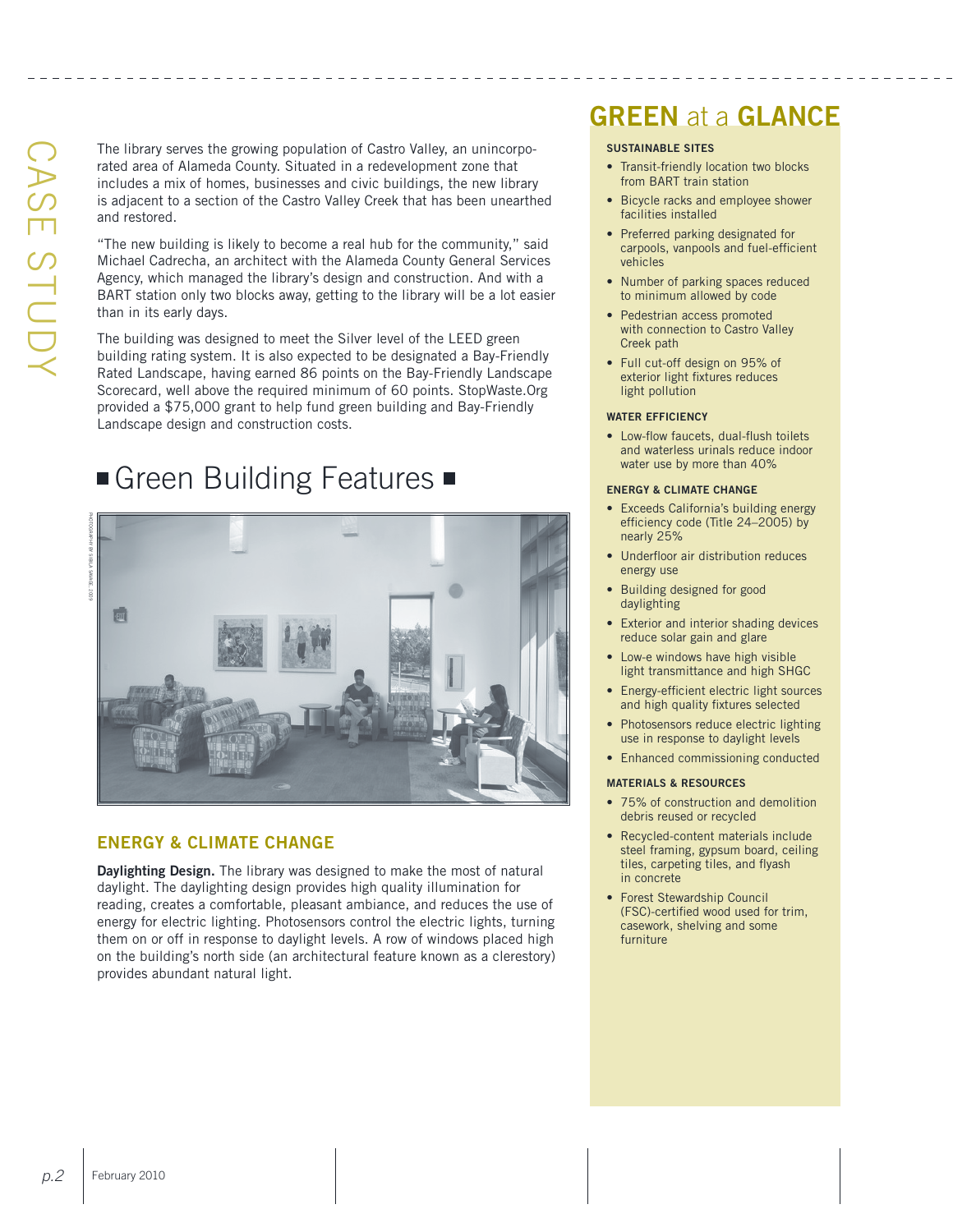### **GREEN** at a **GLANCE**

### **Indoor Environmental Quality**

- Low-emitting adhesives, sealants, paints, coatings and carpet used
- Composite wood backing and substrates contain no added urea formaldehyde
- • Green cleaning and maintenance practices followed
- Underfloor air distribution provides improved indoor air quality
- Operable windows in office areas and in-floor diffusers allow individual thermal comfort control
- Indoor air quality protected during construction; HVAC system flushed out before occupancy
- Floor mats installed at entrances to reduce tracked-in pollutants
- Survey of users' thermal comfort to be conducted within 6 to 18 months of occupancy
- 90% of spaces have views of outdoors



Reading rooms are situated on the building's south side, where they are illuminated by a large bank of windows facing Norbridge Avenue. Exterior overhangs above the south-facing windows block direct sun in the summer; inside, fabric shades can be drawn when needed to reduce glare. The south-facing windows have a high solar heat gain coefficient (S HGC) to reduce heat penetration. Unlike some high S HGC products that are tinted, these windows have a high visible transmittance. This clear glazing makes the library more inviting by giving patrons a better view out and giving people passing on foot or in vehicles a better view in.

**Underfloor Air Distribution.** Conventional heating and cooling systems use a lot of energy to blow air long distances through overhead ducts. Rather than using ducts, two-thirds of the library is heated and cooled using underfloor air distribution, which moves air through a cavity beneath the floor (known as a plenum). Eliminating ductwork means less pressure is needed to deliver air, which greatly reduces fan power energy use. "By distributing air from under the floor, you're able to have much better air quality circulation and you use less energy to move the air," said project architect Mati Teiblum with Noll & Tam Architects.

### **Improved Indoor Environmental Quality**

**Protecting Indoor Air Quality.** The air inside buildings typically contains many different contaminants, including dust as well as chemicals emitted by furnishings and building materials. To help keep the library clean and healthy, walk-off mats were installed at the entrances to trap dirt and other tracked-in contaminants. The composite woods used in construction, such as plywood, were made without urea formaldehyde, a carcinogen. The library's recycled-content carpets carry the Carpet and Rug Institute's Green Label Plus certification for low emissions, and much of the furniture is certified by GreenGuard for low emissions.

In addition, the janitorial staff has been trained in green cleaning and maintenance procedures, including using less-toxic cleaning products.

**Ventilation and Thermal Comfort.** Providing a comfortable environment for the community and staff alike was one of the goals of the project. With conventional air distribution systems, conditioned air delivered by the system mixes with air in the room. This mixing dilutes air pollutants, but also keeps them circulating where occupants can breathe them in. The library's underfloor air distribution system works differently: air is delivered at floor level, and as it gains heat from bodies, equipment and other heat sources, it naturally rises, carrying air pollutants up and away from people.

For added comfort, the system's in-floor diffusers are adjustable, allowing people to increase or decrease air flow in their vicinity. The library's office areas have windows that open, providing staff with additional control over their comfort.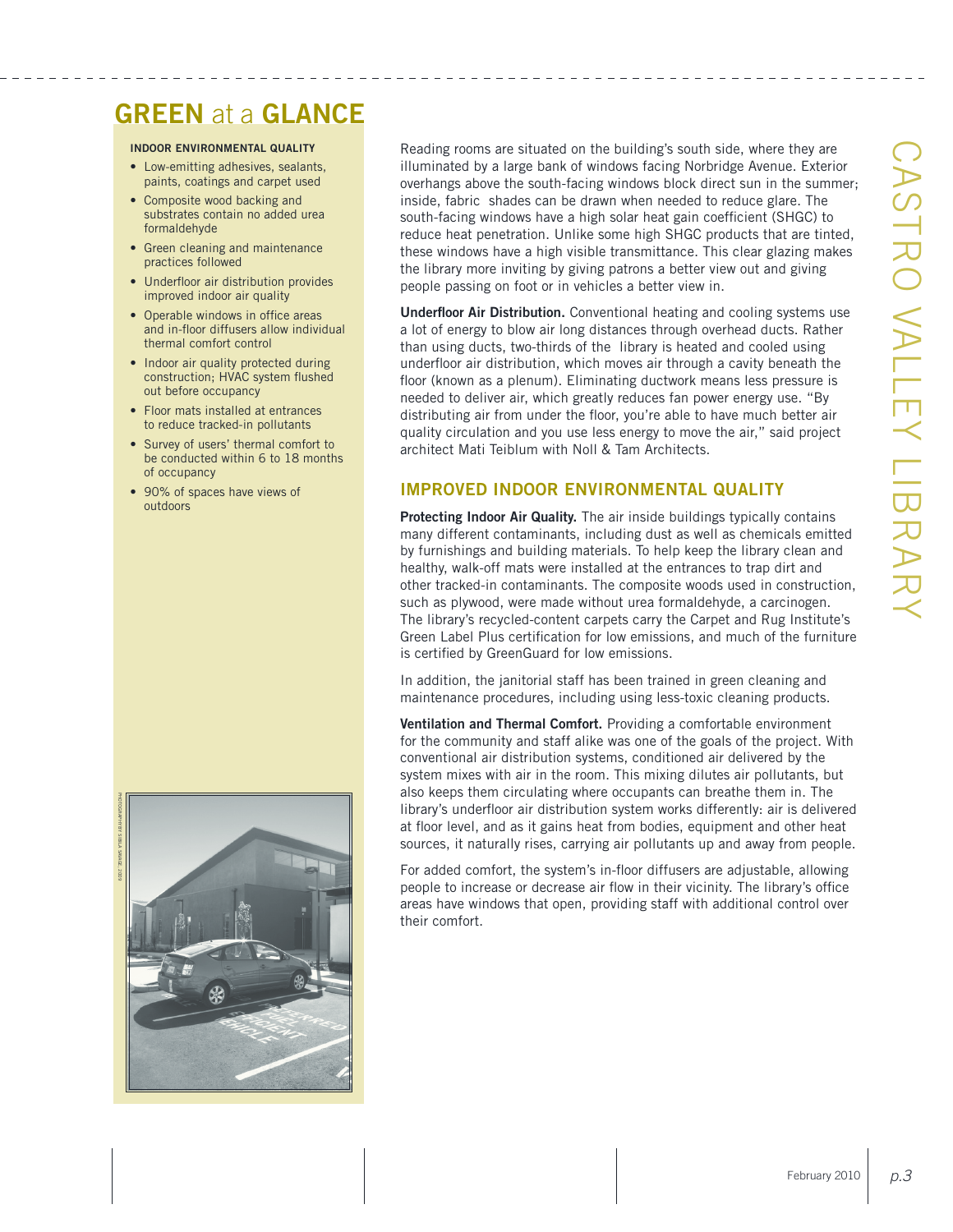## Bay-Friendly Landscaping Practices  $\blacksquare$

Castro Valley Library's grounds model many principles of Bay-Friendly Landscaping, including landscaping locally, landscaping for less to the landfill, nurturing the soil, conserving energy, and protecting water and air quality. Bay-Friendly Landscaping practices also contributed to many of the project's LEED credits.

The landscaping was designed to complement the building design and enhance the community. It also integrates with a separate but related project, the restoration of an adjacent 300-foot-long stretch of the Castro Valley Creek that had been buried for more than two decades in an underground concrete culvert. Thanks to efforts by the Alameda County Flood and Water Conservation District and other partners, a section of the creek that flows past the library's western side has been "daylighted" and the riparian environment restored. The creek improvements help control flooding, remove pollutants from stormwater runoff, and create habitat for waterfowl and other birds, fish and amphibians. A creekside trail and a bridge made from a salvaged railroad flatcar will provide pedestrian and bicyclist access between the library and Castro Valley Boulevard to the north.



### **Conserving Water**

The landscape architects, Gates & Associates, employed a variety of strategies to reduce irrigation water use by at least 50 percent compared to a conventional landscape. The first step was to increase the soil's ability to retain water by aerating the soil and incorporating compost. Research has shown that minimal applications of compost can decrease irrigation requirements by 30 percent and can increase water infiltration by as much as 125 percent. To further reduce water loss, a 2-inch layer of mulch covers the soil in the library's planted areas.

### **BAY-FRIENDLY** at a **GLANCE**

### **Landscape Locally**

- Site analysis completed to maximize benefits of Bay-Friendly Landscape practices
- Laboratory soil analysis provided recommendations for organic soil amendments and fertilizers

### **Landscape for Less to the Landfill**

- To reduce labor costs and plant waste, plant species installed will not require shearing and will grow to mature size within space allotted; overplanting and tight spacing was avoided
- No invasive species were planted
- 100% of compost and mulch used was produced from urban plant waste
- 75% of construction and demolition debris was reused or recycled
- Plant debris was taken to a facility that produces compost and mulch

### **Nurture the Soil**

- Soil was not worked when wet
- A stormwater pollution prevention plan was prepared for the site
- Soil in all landscaped areas was aerated and amended with compost
- Fertilizers prohibited by Organic Materials Research Institute were not used

### **Conserve Water**

- All soil is protected with 2-inch layer of mulch
- 1 inch of compost was tilled into all planting areas
- 86% of all plants are California native or Mediterranean species that require little or no summer water
- No turf was installed
- Plants are grouped by hydrozones
- High efficiency irrigation system includes a smart irrigation controller
- Drip or bubbler irrigation was installed in all narrow landscape beds
- Irrigation plans were reviewed by an Irrigation Association trained irrigation specialist
- Maintenance specifications require checking soil moisture content with soil probes before watering, adjusting the watering schedule based on weather conditions and immediately replacing broken irrigation equipment